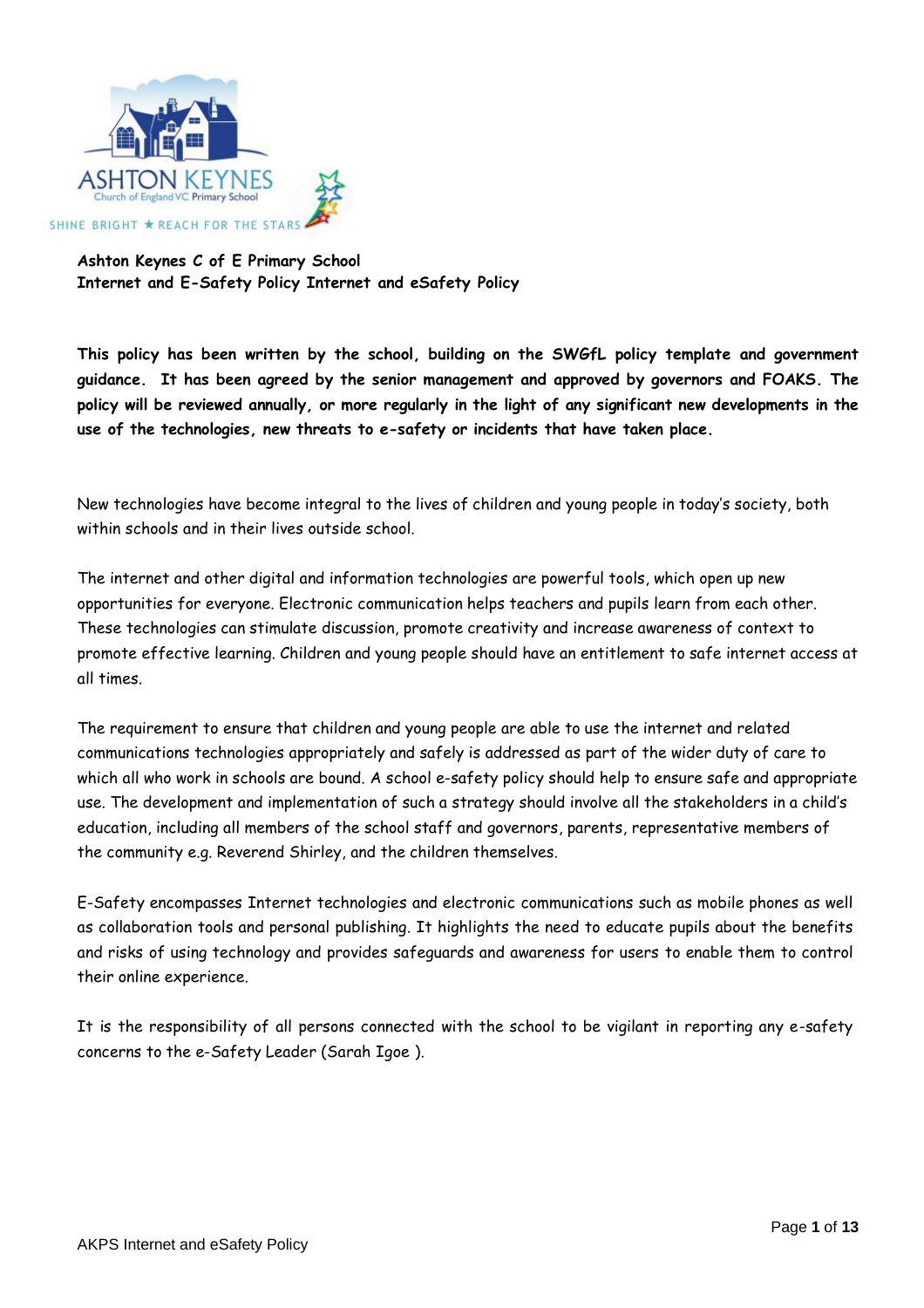# **E-Safety throughout the school**

E-Safety depends on effective practice at a number of levels:

- $\star$  Responsible ICT use by all staff and pupils; encouraged by education and made explicit through published policies.
- $\star$  Sound implementation of the e-safety policy in both administration and curriculum, including secure school network design and use.
- $\star$  Safe and secure broadband from the SWGfL including the effective management of Web filtering.
- National Education Network standards and specifications.

# **eSafety Risks**

The use of these exciting and innovative tools in school and at home has been shown to raise educational standards and promote pupil achievement. However, the use of these new technologies can put young people at risk within and outside the school. Some of the dangers they may face include:

- Access to illegal, harmful or inappropriate images or other content
- $\star$  Unauthorised access to / loss of / sharing of personal information
- $\star$  The sharing / distribution of personal images without an individual's consent or knowledge
- $\star$  Inappropriate communication / contact with others, including strangers
- $\star$  Cyber-bullying
- $\star$  Access to unsuitable video / internet games
- $\star$  An inability to evaluate the quality, accuracy and relevance of information on the internet
- $\star$  Plagiarism and copyright infringement
- $\star$  Illegal downloading of music or video files

 $\star$  The potential for excessive use that may impact on the social and emotional development and learning of the young person.

Many of these risks reflect situations in the real world and it is essential that this e-safety policy is used in conjunction with other school policies (e.g. behaviour, anti-bullying and child protection policies). As with all other risks, it is impossible to eliminate those risks completely. It is therefore essential, through good educational provision to build children's resilience to the risks to which they may be exposed, so that they have the confidence and skills to face and deal with these risks.

The school must demonstrate that it has provided the necessary safeguards to help ensure that they have done everything that could reasonably be expected of them to manage and reduce these risks. The esafety policy that follows explains how we intend to do this, while also addressing wider educational issues in order to help young people (and their parents / carers) to be responsible users and stay safe while using the internet and other communications technologies for educational, personal and recreational use.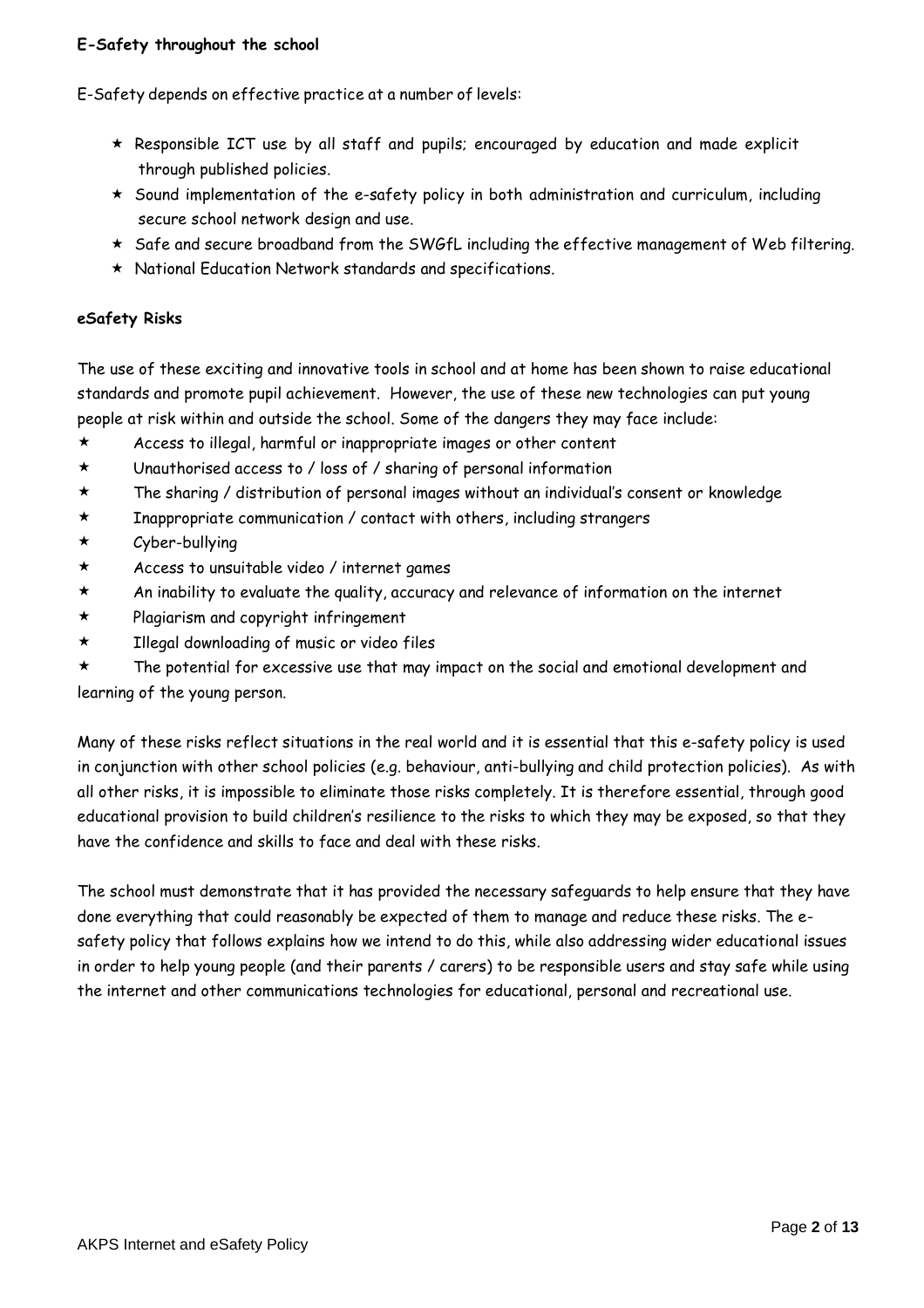# **eSafety Policy Summary**

This Policy is available for staff on the school server and available for parents on the school website.

The Designated Child Protection Co-ordinators are: Samantha Saville, Daniel Hockaday, Anna O'Neill, Jade Smith and Sarah Igoe The eSafety Leader is: Sarah Igoe The school's managed service provider for computing is SOS Computing

All staff sign a Staff Computing Acceptable Use Policy on appointment and thereafter on an annual basis. School eSafety rules have been set for pupils and are on display around the school, this are also talked about during the start of every new academic year. Parents sign and return an agreement that their child will comply with the School eSafety rules when their child joins the school and annually thereafter at the start of the school year.

Internet access is provided by an approved educational Internet service provider and complies with DfES requirements for safe and secure access.

Personal data is collected, stored and used according to the principles of the Data Protection Act.

This policy applies to all members of the school community (including staff, pupils, volunteers, parents / carers, visitors, community users) who have access to and are users of school ICT systems, both in and out of school.

The Education and Inspections Act 2006 empowers Headteachers, to such extent as is reasonable, to regulate the behaviour of pupils when they are off the school site and empowers members of staff to impose disciplinary penalties for inappropriate behaviour. This is pertinent to incidents of cyber-bullying, or other e-safety incidents covered by this policy, which may take place out of school, but is linked to membership of the school.

The school will deal with such incidents within this policy and associated behaviour policy and will, where known, inform parents / carers of incidents of inappropriate e-safety behaviour that take place out of school. It is important for parents to inform the school if their child has been involved in any incident that the school may not be aware of. Children are not permitted to bring mobile phones or other electronic devices to school.

# **1. Writing and reviewing the e-safety policy**

The eSafety Policy relates to other policies including those for Computing, behaviour and for child protection.

 $\star$  Our eSafety Policy has been written by the school, building on the SWGfL eSafety guidelines and government guidance.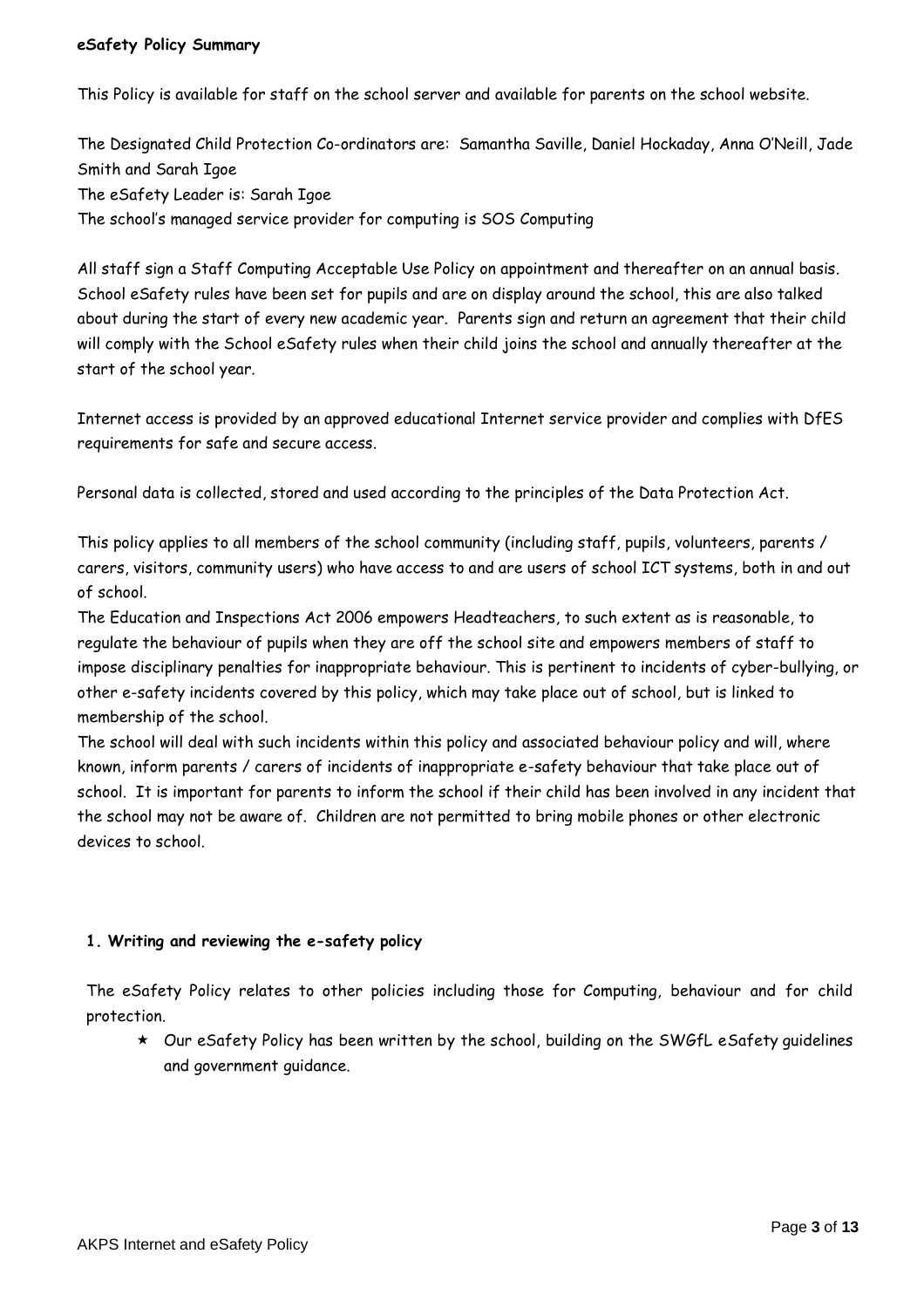## **2. Teaching and learning**

### **2.1 Why Internet use is important**

- The Internet is an essential element in 21st century life for education, business and social interaction.
- $\star$  The school has a duty to provide pupils with quality Internet access as part of their learning experience.
- $\star$  Internet use is a part of the statutory curriculum and a necessary tool for staff and pupils.

## **2.2 Internet use will enhance learning**

- $\star$  The school Internet access will be designed expressly for pupil use and will include filtering appropriate to the age of pupils.
- $\star$  Pupils will be taught what Internet use is acceptable and what is not and given clear objectives for Internet use.
- $\star$  Pupils will be educated in the effective use of the Internet in research, including the skills of knowledge location, retrieval and evaluation. Refer to appendix 1 – Teaching, Learning and the Internet

## **2.3 Pupils will be taught how to evaluate Internet content**

- $\star$  The school will ensure that the use of Internet derived materials by staff and pupils complies with copyright law.
- $\star$  Pupils should be taught to be critically aware of the materials they read and shown how to validate information before accepting its accuracy.
- $\star$  Pupils in KS1 and KS2 will be taught about e-Safety each term following quidance from Wiltshire and government documentation. Pupils will be taught that the following are not permitted within school and the community; displaying offensive messages or pictures, using obscene language, harassing, insulting or attacking others (whether on or off school premises or within/outside of normal school hours), damaging computers, computer systems or computer networks, using others people's logons/passwords, trespassing in others' folders, work or files, intentionally wasting limited resources. Pupils are also taught the importance of not involving themselves in any of the above actions in or outside of school.
- $\star$  The school will use the nationally recognised 'Think U Know' e-Safety material to support e-Safety teaching and learning within school.
- $\star$  Pupils should be directed to specific websites checked by their teacher and use a child friendly safe search when possible e.g. [www.swiggle.co.uk](http://www.swiggle.co.uk/)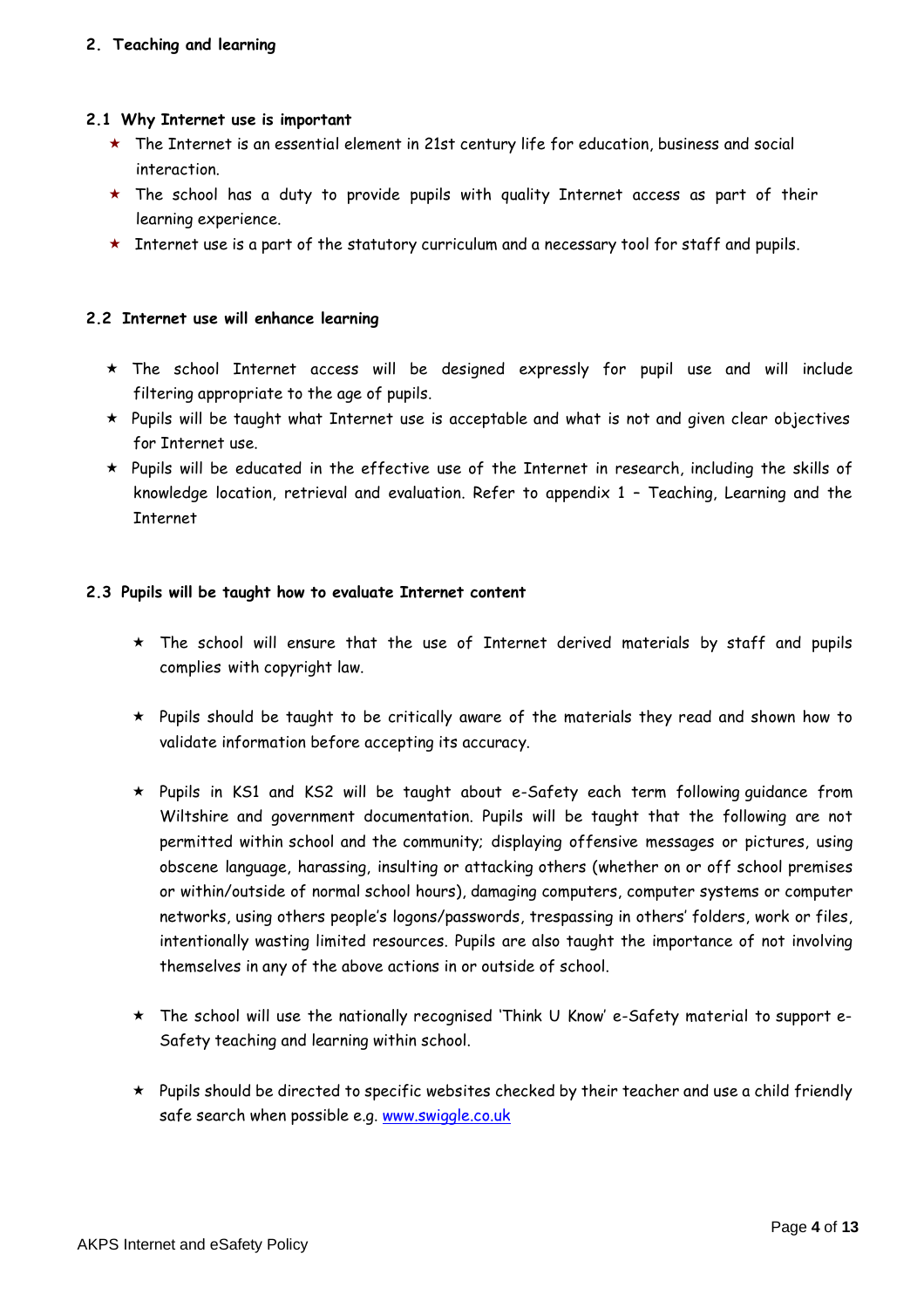# **2.4 e-Safety and portable equipment**

This section covers all portable equipment whether owned by the school or by other persons and brought onto school grounds.

The school provides portable Computing equipment such as laptop computers, word processors, digital microscopes and digital cameras to enhance the children's education and to allow staff to make efficient use of such equipment to enhance their own professional activities.

- $\star$  No portable equipment or devices will be used to harm or embarrass another person.
- $\star$  No portable equipment or devices will be used to bully or intimidate another person.
- $\star$  Equipment such as laptop computers are encouraged to be taken offsite for use by staff in accordance with the Staff Computing Acceptable Use policy.
- $\star$  All files leaving the school site should be encrypted and should only be accessible using a 'strong' password containing a combination of letters, numbers and keyboard symbols or placed onto a password protected memory stick that are provided by the school.

## **2.5 Managing Internet Access**

## **2.5.1 Information System Security**

- $\star$  School ICT systems capacity and security will be reviewed regularly by SOS Computing
- $\star$  Virus protection will be updated regularly by SOS Computing

### **2.5.2 E-mail and messaging**

- $\star$  Pupils may only use approved e-mail accounts on the school system.
- $\star$  Pupils must immediately tell a teacher if they receive offensive e-mail.
- $\star$  Pupils must not reveal personal details of themselves or others in e-mail communication, or arrange to meet anyone.
- $\star$  E-mail sent to an external organisation should be written carefully and authorised before sending, in the same way as a letter written on school headed paper.
- $\star$  The forwarding of chain letters is not permitted.
- \* Message content should not cause offense or be likely to cause offense
- $\star$  Any incidents involving inappropriate use of e-mail should be dealt with by the class teacher in conjunction with the e-Safety Subject leader. Parents should be informed.
- $\star$  Pupils should be reminded to write polite, friendly non-offensive messages and emails

### **2.5.3 Published content on the school website**

- $\star$  The contact details on the Website should be the school address, e-mail and telephone number. Staff or pupils' personal information will not be published.
- $\star$  The headteacher will take overall editorial responsibility and ensure that content is accurate and appropriate.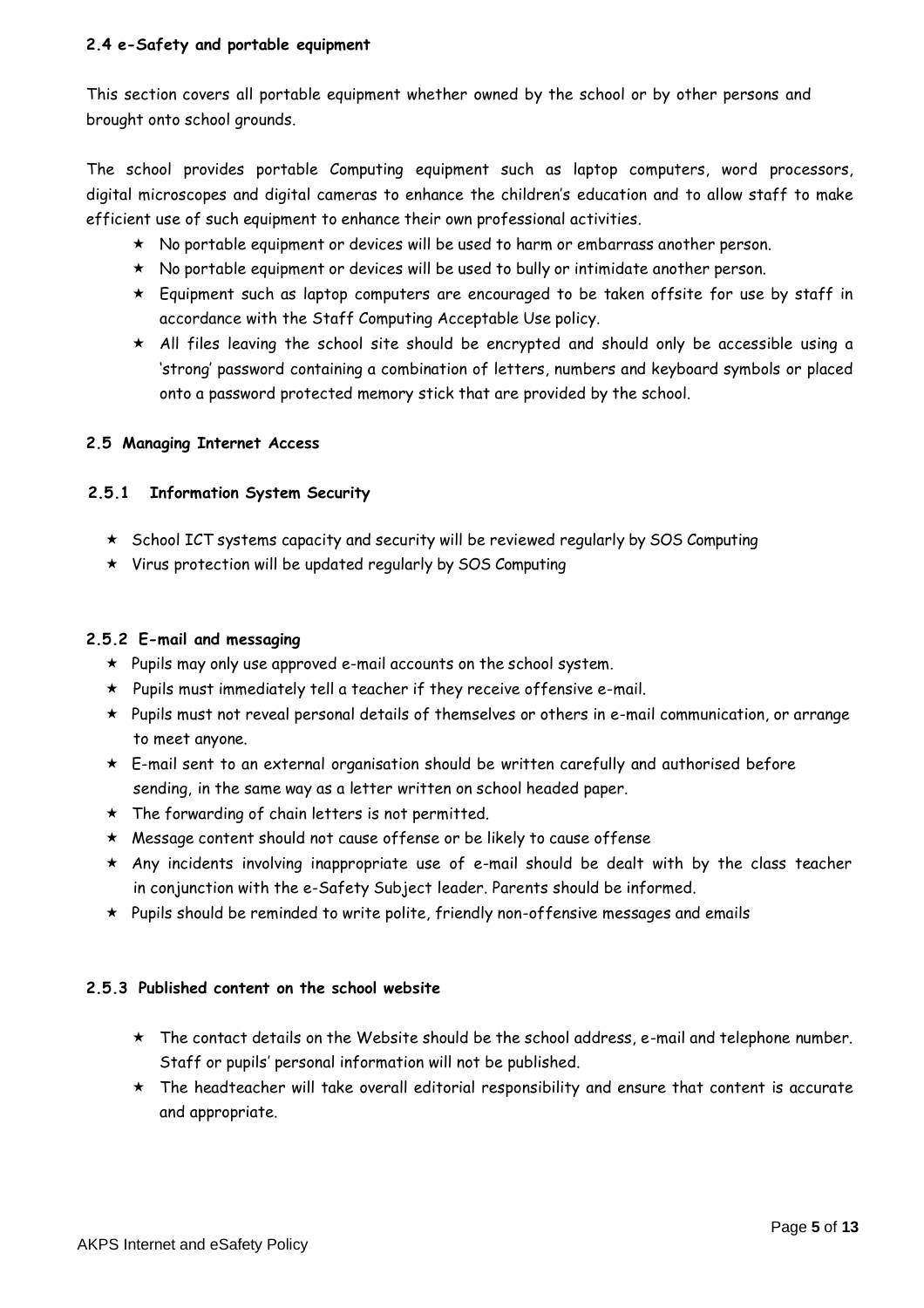# **2.5.4 Publishing pupil's images and work**

- $\star$  Photographs that include pupils will be selected carefully. Staff should consider using group photographs rather than full-face photos of individual children when possible. Any photographs selected must be used in line with the parent's wishes, stated on their child's Parental Permission form - see appendix 2.
- $\star$  Pupils' full names will not be used anywhere on a school Website or other on-line space, particularly in association with photographs.
- Written permission from parents or carers will be obtained before photographs of pupils are published on the school learning platform
- $\star$  Work can only be published with the permission of the pupil and parents/carers.
- $\star$  Pupil image file names will not refer to the pupil by name.
- $\star$  Parents should be clearly informed of the school policy on image taking and publishing, both on school and independent electronic devices.

# **2.5.5 Social networking and personal publishing**

- $\star$  The school's internet provider, SWGfL, will block/filter access to social networking sites.
- $\star$  Pupils will be advised never to give out personal details of any kind which may identify them, their friends or their location.
- $\star$  Pupils and parents will be advised that the use of social network spaces outside school is inappropriate for primary aged pupils.
- $\star$  Pupils and parents will be advised that the use of social network spaces outside school brings a range of dangers for primary aged pupils.
- $\star$  Pupils will be advised to use nicknames and avatars when using social networking sites in and out of school
- $\star$  If social networking platforms are used by teachers to support their class' learning such as a class blog, all postings and comments must be approved by the account administrator before being published.

# **2.5.6 Managing filtering**

- $\star$  The school will work with the LA, SWGfL and SOS Computing to ensure systems to protect pupils are reviewed and improved.
- $\star$  If staff or pupils come across unsuitable on-line materials the teacher or adult supervising them should report the incident to the e-Safety Leader who will follow through as required.

# **2.5.7 Internet use at home**

- $\star$  Parents and Carers will be advised to contact their own Internet Service Providers to explore home filtering and child controls.
- $\star$  Parents are advised not allow their child unsupervised access to the internet, whether on computers or mobile devices.
- $\star$  Parents should be advised to visit the Links section of the school website for further information on eSafety at home.

# **2.6 Managing videoconferencing**

- $\star$  Pupils will be supervised by a teacher when making or answering a videoconference call.
- $\star$  Videoconferencing will be appropriately supervised for the pupils' age.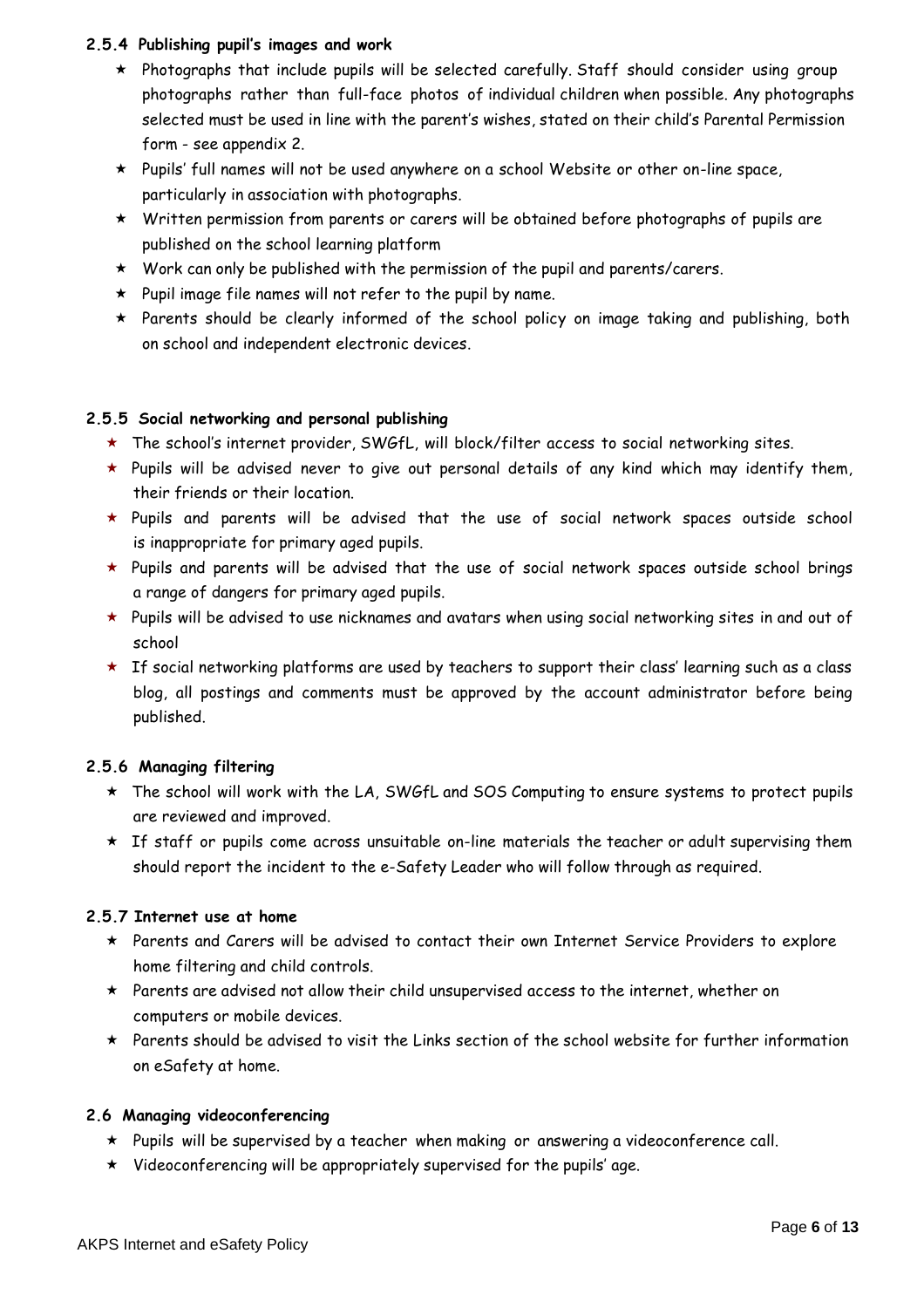# **2.7 Managing emerging technologies**

- $\star$  Emerging technologies will be examined for educational benefit and an informal risk assessment will be carried out by the class teacher before use in school is allowed.
- $\star$  All staff members should note that technologies such as mobile phones with wireless Internet access can bypass school filtering systems and present a new route to undesirable material and communications.
- $\star$  Pupils are not permitted to bring mobile phones or other electronic devices into school.
- $\star$  Staff will use the school phone system where contact with pupils or parents is required unless working off site or on school visits. In the first instance, the school office should be contacted to make contact with the pupil or parent. Mobile phones should only be used as a last resort.

# **2.8 Protecting personal data & Data Transfer**

- $\star$  Personal data will be recorded, processed, transferred and made available according to the Data Protection Act 1998.
- $\star$  Staff are responsible for keeping sensitive pupil data secure when taken off the school site.
- \* Encrypted USB memory sticks should be used to transfer files between home and school.

## **3 Policy Decisions**

## **3.1 Authorising Internet access**

- $\star$  All staff must read and sign the Staff ICT Acceptable Use Policy on appointment and annually thereafter before using any school ICT resource.
- $\star$  Access to the Internet will be by adult demonstration with occasional directly supervised access to on-line materials.
- $\star$  Parents will be asked to sign and return a consent form for use of the internet in school see Appendix 2
- \* The school will maintain a current record of all staff and pupils who are granted access to school computing systems.

### **3.2 Assessing risks**

- $\star$  The school will take all reasonable precautions to ensure that users access only appropriate material. However, due to the international scale and linked nature of Internet content, it is not possible to guarantee that unsuitable material will never appear on a school computer. Neither the school nor SWGfL can accept liability for the material accessed, or any consequences of Internet access.
- $\star$  The school will audit computing provision to establish if the e-safety policy is adequate and that its implementation is effective. Any required changes will be communicated with SOS Computing.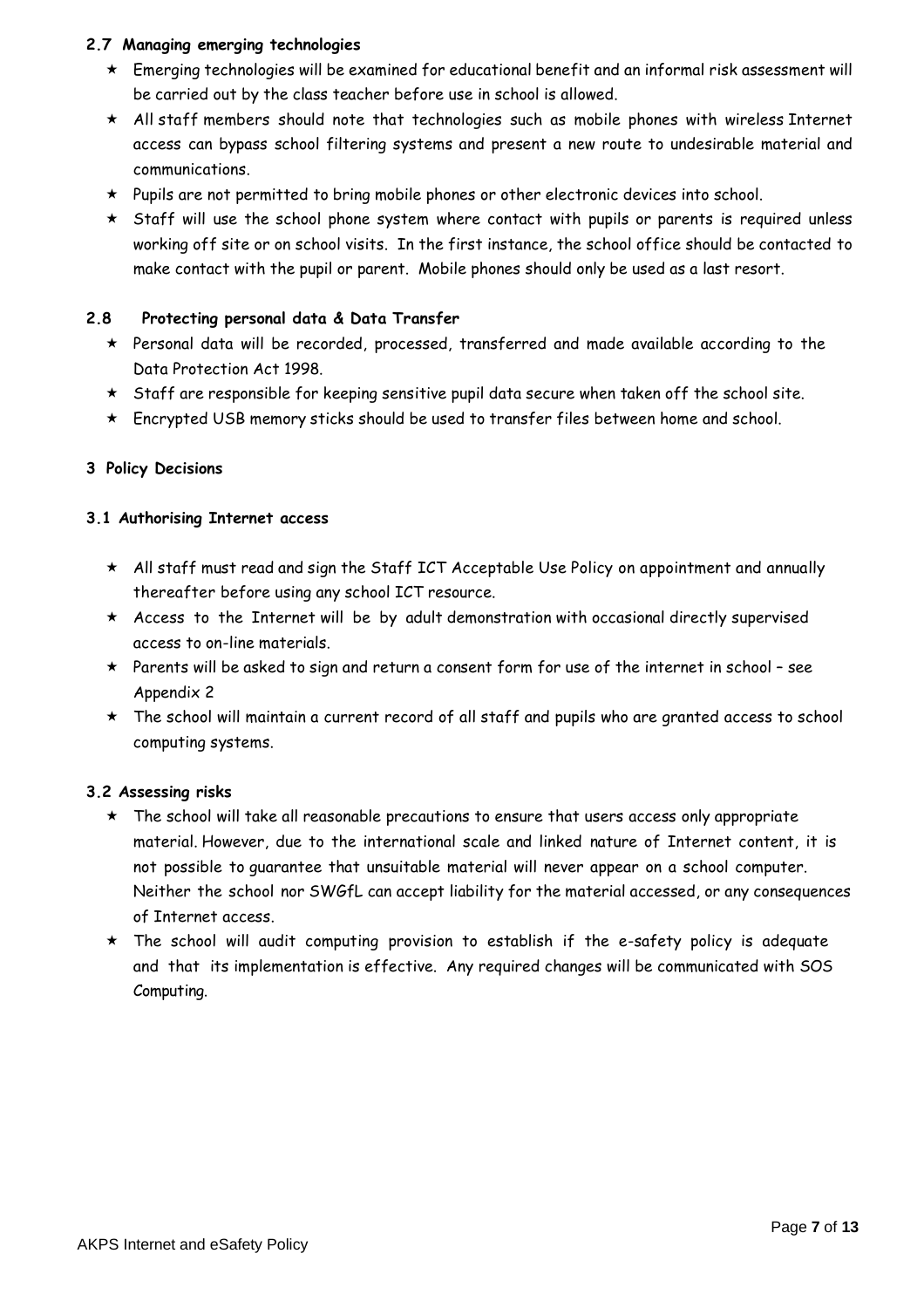# **3.3 Handling e-safety complaints**

- $\star$  Complaints of Internet misuse will be dealt with initially by the e-Safety Leader (Sarah Igoe). See Appendix 3 – SWGfL E-Safety Incident Flow Chart.
- $\star$  When incidents are reported to the eSafety leader, a report will be filed and records kept.
- \* Complaints of a child protection nature must be dealt with in accordance with school child protection procedures.
- $\star$  Complaints of a bullying nature must be dealt with in accordance with the school behaviour policy and procedures.
- $\star$  Pupils and parents will be informed of the complaints procedure.
- Discussions may be held with the Police Youth Crime Reduction Officer to establish procedures for handling potentially illegal issues.
- $\star$  When handling complaints about the way the school has dealt with an e-Safety incident, all complaints will be dealt with in accordance to the school complaint procedure/policy.

## **4. Communications Policy**

## **4.1 Introducing the e-safety policy to pupils**

- $\star$  e-Safety rules will be available in all rooms where computers are used and discussed with pupils regularly. See appendix 4 – E-Safety Rules
- $\star$  Pupils will be informed that network and Internet use will be monitored and appropriately followed up
- $\star$  e-Safety training will be embedded within the computing scheme of work and the Personal Social and Health Education (PSHE) curriculum.

## **4.2 Staff and the e-Safety policy**

- All staff will be given the School *e-Safety Policy* and its importance explained.
- $\star$  Staff should be aware that Internet traffic can be monitored and traced to the individual user. Discretion and professional conduct is essential.
- $\star$  Staff are required to sign the Staff ICT Acceptable Use policy
- $\star$  Breaches of the Staff ICT Acceptable Use policy will be dealt with in accordance to the flow chart in appendix 1.
- $\star$  CPD meetings will be arranged to raise the awareness of e-Safety.
- $\star$  New staff, as part of their induction pack, will be given an up-to-date copy of the e-Safety policy.

### **4.3 Enlisting parents' support**

- $\star$  Parents and carers' attention will be drawn to the School e-Safety policy via the school website.
- $\star$  The school will maintain a list of e-safety resources for parents/carers on the Links page of the school website.
- \* The school will ask all new parents to update and sign a Parental Permission Form for Internet Access, Children's Image Use and Web Publication when they register their child with the school and annually at the start of each academic year.

### **4.4 Community use of the Internet**

 $\star$  The school will provide quest access to wireless internet for community users.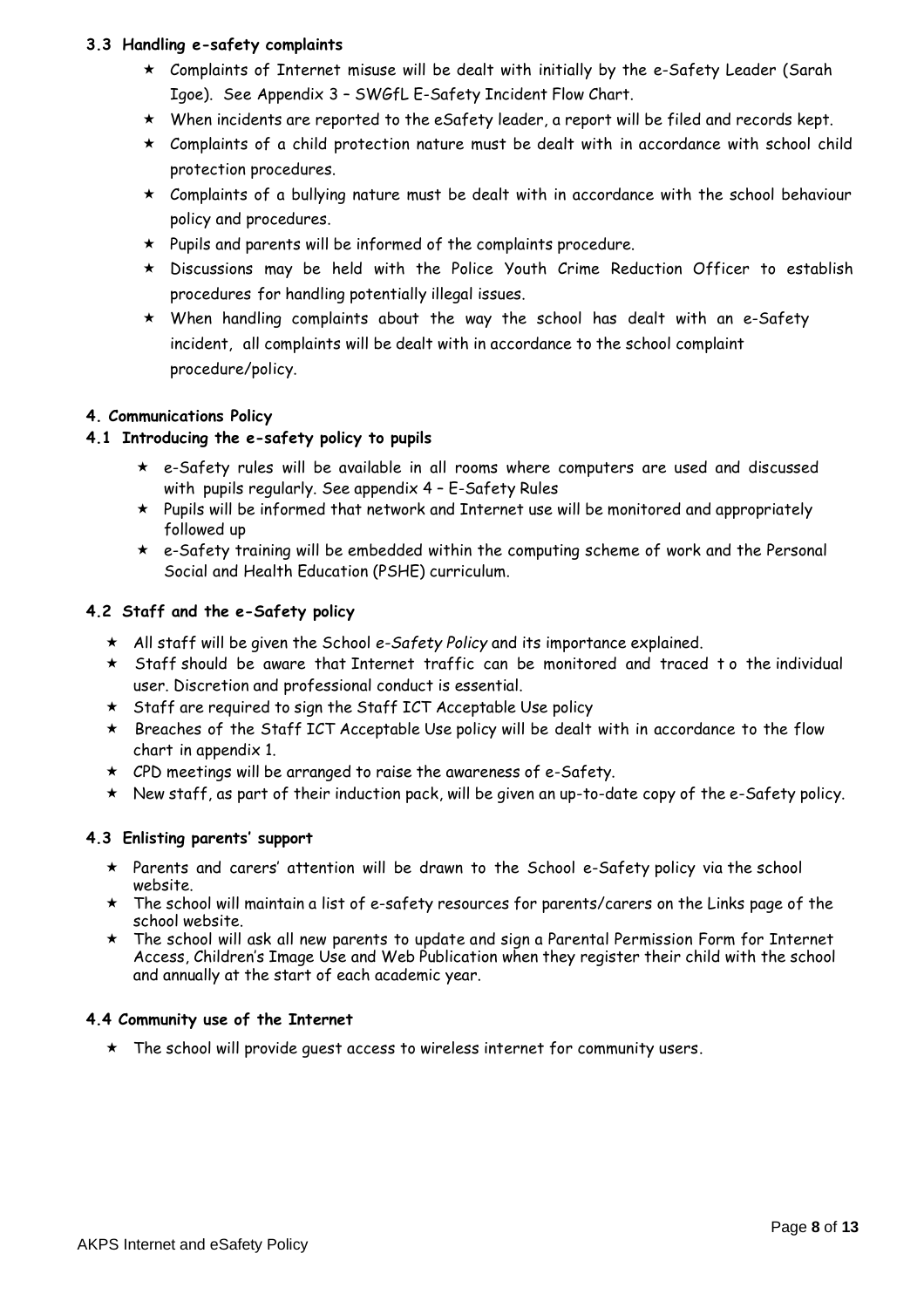Acceptable Use Policy for learners in KS1

I want to feel safe all the time.

I agree that I will:

- $\star$  always keep my passwords a secret
- $\star$  only open pages which my teacher has said are OK
- $\star$  only work with people I know in real life
- $\star$  tell my teacher if anything makes me feel scared or uncomfortable on the internet
- $\star$  make sure all messages I send are polite
- $\star$  show my teacher if I get a nasty message
- not reply to any nasty message or anything which makes me feel uncomfortable
- $\star$  not give my mobile phone number to anyone who is not a friend in real life
- \* only email people I know or if my teacher agrees o only use my school email
- $\star$  talk to my teacher before using anything on the internet
- $\star$  not tell people about myself online (I will not tell them my name, anything about my home and family and pets)
- $\star$  not upload photographs of myself without asking a teacher
- \* never agree to meet a stranger

#### Acceptable Use Policy for learners in KS2

When I am using the computer or other technologies, I want to feel safe all the time. I agree that I will:

- $\star$  always keep my passwords a secret
- $\star$  only use, move and share personal data securely
- $\star$  only visit sites which are appropriate
- $\star$  work in collaboration only with people my school has approved and will deny access to others
- $\star$  respect the school network security
- $\star$  make sure all messages I send are respectful
- $\star$  show a responsible adult any content that makes me feel unsafe or uncomfortable
- $\star$  not reply to any nasty message or anything which makes me feel uncomfortable
- $\star$  not use my own mobile device in school unless I am given permission o only give my mobile phone number to friends I know in real life and trust
- $\star$  only email people I know or approved by my school
- $\star$  only use email which has been provided by school
- $\star$  obtain permission from a teacher before I order online
- $\star$  discuss and agree my use of a social networking site with a responsible adult before joining
- $\star$  always follow the terms and conditions when using a site
- $\star$  always keep my personal details private. (my name, family information, journey to school, my pets and hobbies are all examples of personal details)
- $\star$  always check with a responsible adult before I share images of myself or others
- $\star$  only create and share content that is legal
- $\star$  never meet an online friend without taking a responsible adult that I know with me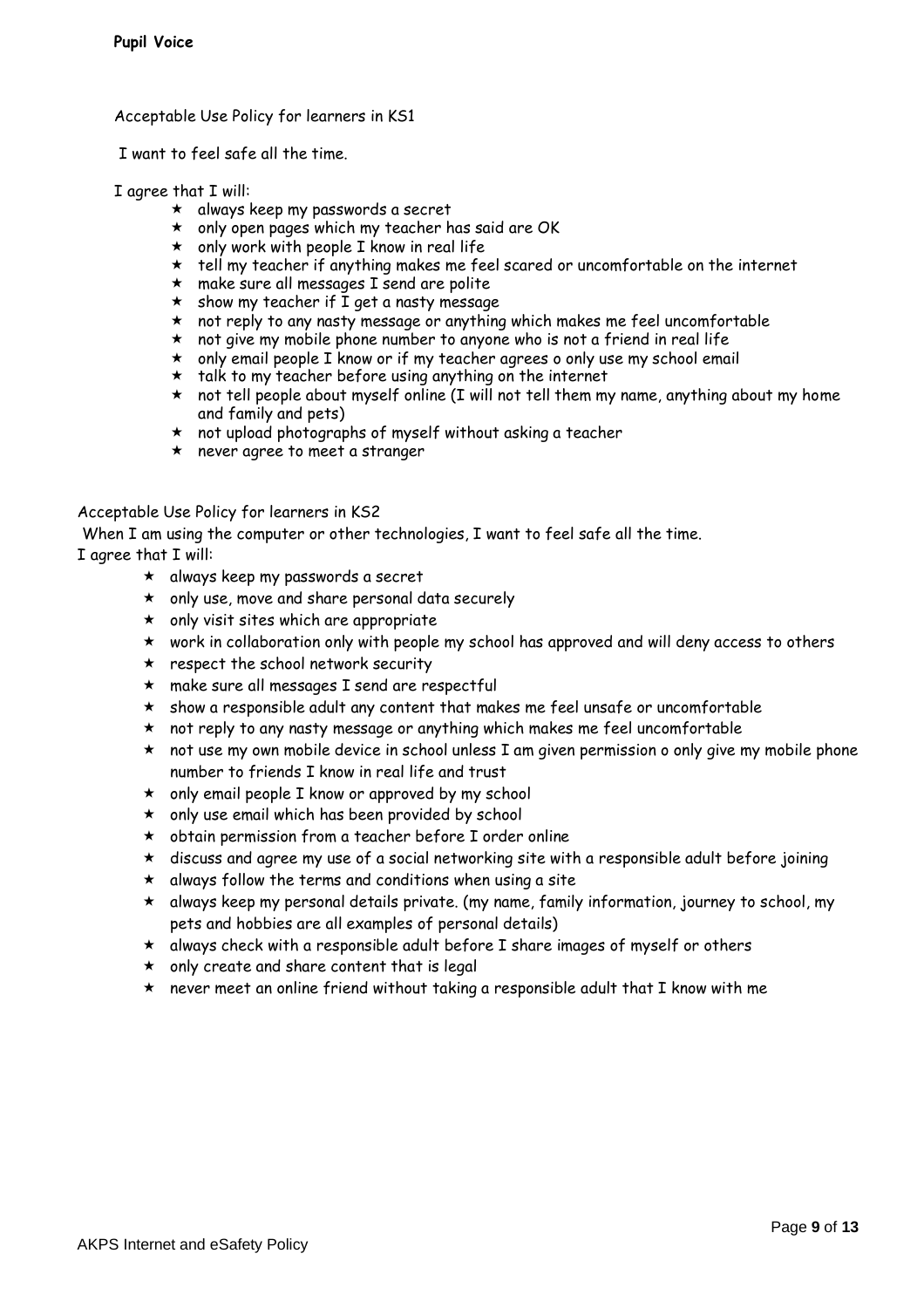| Possible T & L activities     | Key e-safety issues                                                                                                                      |
|-------------------------------|------------------------------------------------------------------------------------------------------------------------------------------|
| Creating web directories      | Parental consent should be sought.                                                                                                       |
| to                            | Pupils should be supervised.                                                                                                             |
| provide easy access           | Pupils should be directed to specific, approved on-line materials.                                                                       |
| to suitable websites.         |                                                                                                                                          |
| Using search engines to       | Filtering must be active and checked frequently.                                                                                         |
| access information from       | Parental consent should be sought. Pupils should be supervised.                                                                          |
| a range of websites.          | Pupils should be taught what internet use is acceptable and what                                                                         |
|                               | to do if they access material they are uncomfortable with.                                                                               |
|                               |                                                                                                                                          |
|                               |                                                                                                                                          |
| <b>Exchanging information</b> | Pupils should only use approved e-mail accounts or blogs.                                                                                |
| with other pupils             | Pupils should never give out personal information.                                                                                       |
| and asking                    | Consider using systems that provide online moderation                                                                                    |
| questions of                  |                                                                                                                                          |
| experts via e-mail or         |                                                                                                                                          |
| blogs.                        |                                                                                                                                          |
| Publishing pupils' work on    | Pupil and parental consent should be sought prior to publication.                                                                        |
| school and other websites.    | Pupils' full names and other personal information should be omitted.                                                                     |
|                               | Pupils' work should only be published on moderated sites and by the                                                                      |
|                               | school administrator.                                                                                                                    |
|                               |                                                                                                                                          |
|                               |                                                                                                                                          |
|                               |                                                                                                                                          |
| Publishing images             | Parental consent for publication of photographs should be sought.                                                                        |
| including photographs         | File names should not refer to the pupil by name.                                                                                        |
| of pupils.                    | Staff must ensure that published images do not breach copyright                                                                          |
|                               | laws.                                                                                                                                    |
|                               |                                                                                                                                          |
|                               |                                                                                                                                          |
|                               |                                                                                                                                          |
|                               |                                                                                                                                          |
|                               |                                                                                                                                          |
| Communicating ideas           | Only chat rooms dedicated to educational use and that are moderated<br>should be used. Access to other social networking sites should be |
| within chat rooms or          | blocked.                                                                                                                                 |
| online forums.                | Pupils should never give out personal information.                                                                                       |
|                               |                                                                                                                                          |
|                               |                                                                                                                                          |
|                               |                                                                                                                                          |
| Audio and video               | Pupils should be supervised.                                                                                                             |
| conferencing<br>to            | Schools should only use applications that are managed by Local                                                                           |
| information<br>gather         | Authorities and approved Educational Suppliers.                                                                                          |
| share<br>and<br>pupils'       |                                                                                                                                          |
| work.                         |                                                                                                                                          |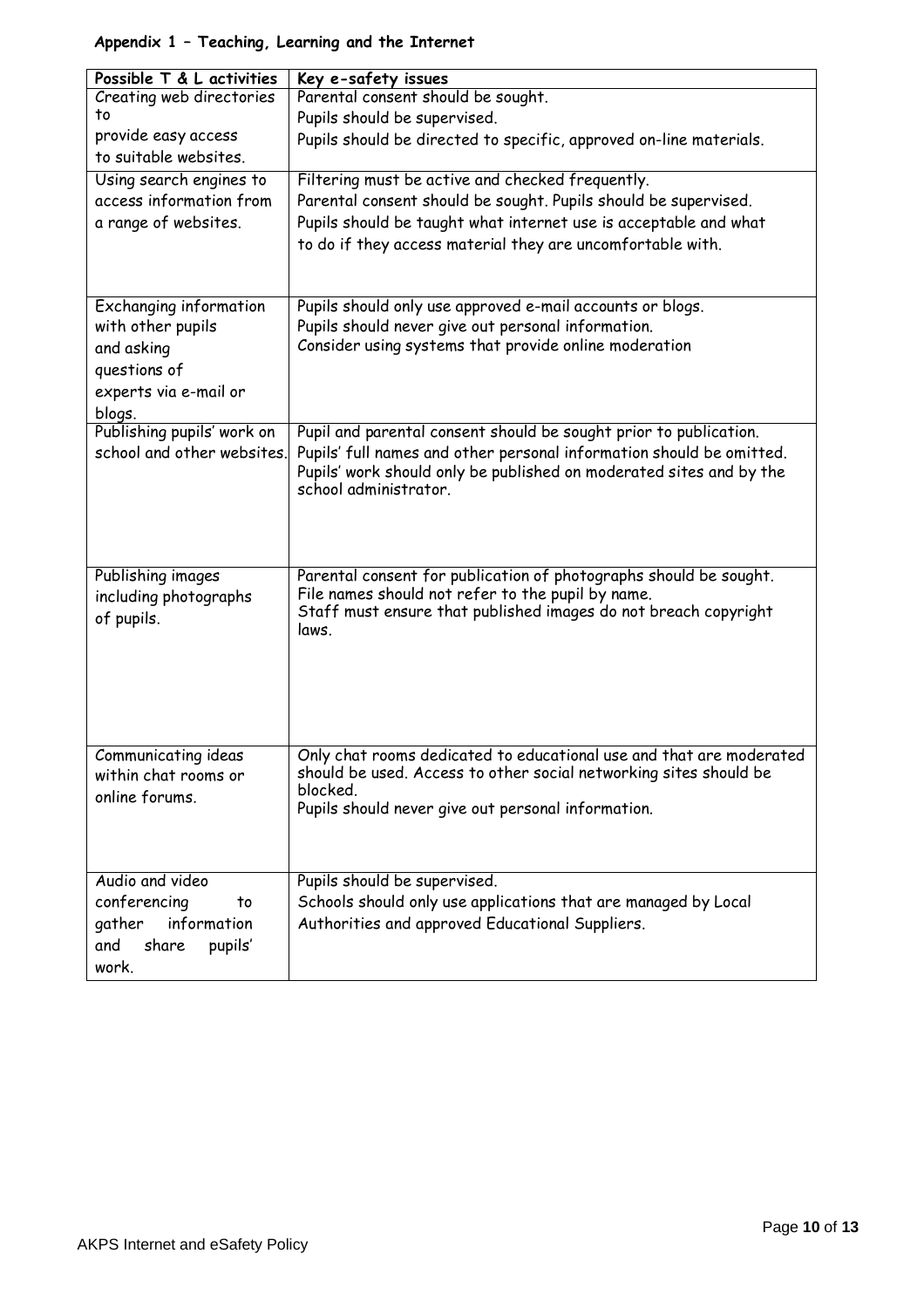# **Parental Permissions**

Please complete, sign and return to the class teacher

| Pupil: |  | Class: |  |
|--------|--|--------|--|
|--------|--|--------|--|

# **Pupil's Agreement**

I have read and I understand the school Rules for Responsible Internet Use. I will use the computer system and Internet in a responsible way and follow these rules at all times.

*Signed (by the child): …………………………….….………… Date: ………………………….*

| <b>Parent's Consent</b>                                                            | Tick if you give<br>permission | Tick if you DO<br>NOT give<br>permission |
|------------------------------------------------------------------------------------|--------------------------------|------------------------------------------|
| I have read and understood the school rules for responsible                        |                                |                                          |
| Internet use and give permission for my child to access the                        |                                |                                          |
| Internet.                                                                          |                                |                                          |
| Photos or examples of my child's work (including images and                        |                                |                                          |
| sound files) may be published on the school website.                               |                                |                                          |
| Photos of my child may be used for school publicity and be                         |                                |                                          |
| released to the media.                                                             |                                |                                          |
| Photos of my child may be published on the school website.                         |                                |                                          |
| Videos of my child may be published on the school website.                         |                                |                                          |
| Photos of my child may be used within the school, in their<br>work and on display. |                                |                                          |
| My child can take part in supervised visits around the<br>village.                 |                                |                                          |

*Signed: ……………………………….………….…… Date: ………………………….*

*Please print name:* 

 *………….………………………..…………………………….*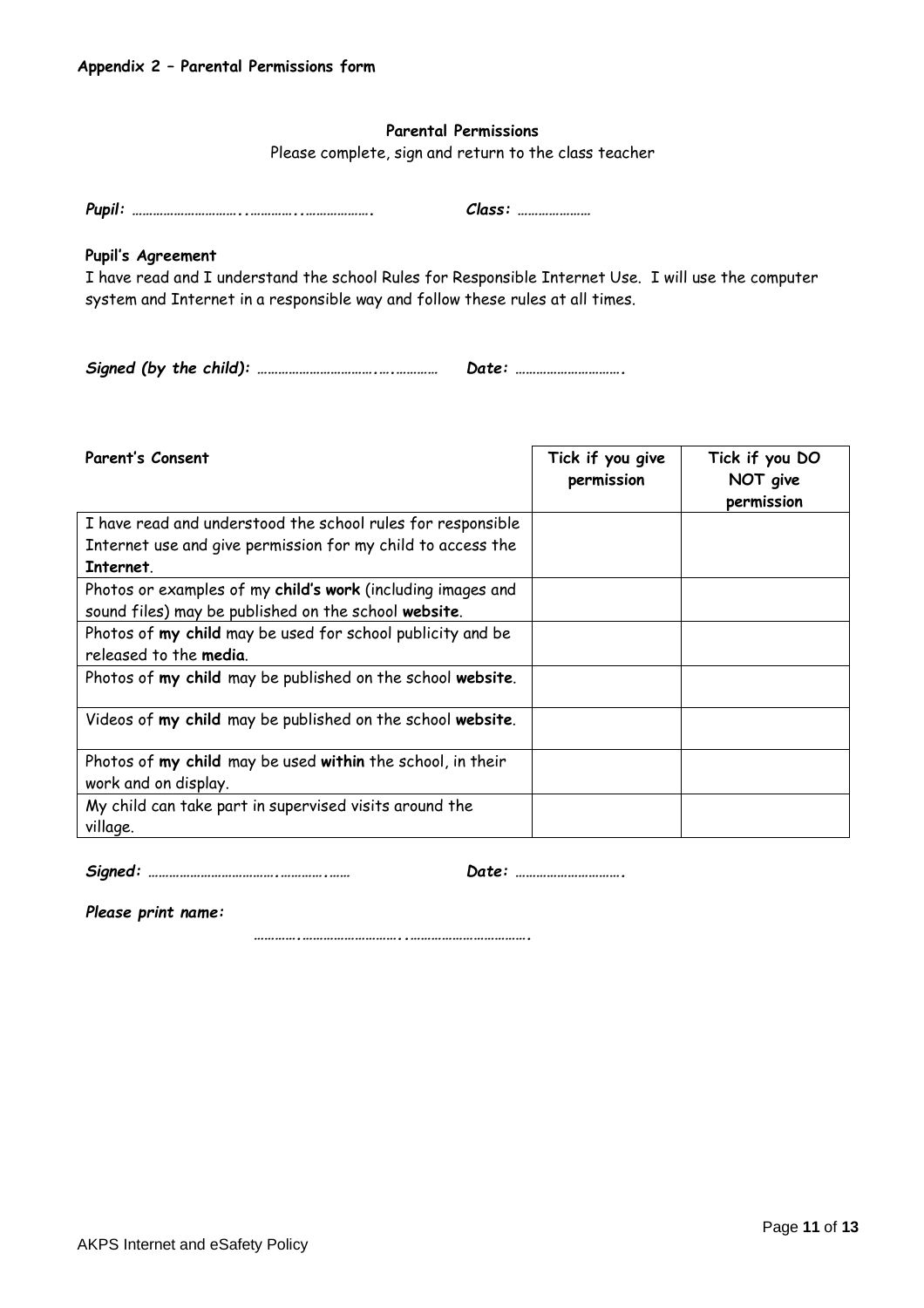## **Appendix 3 – SWGfL eSafety Incident Flow Chart**